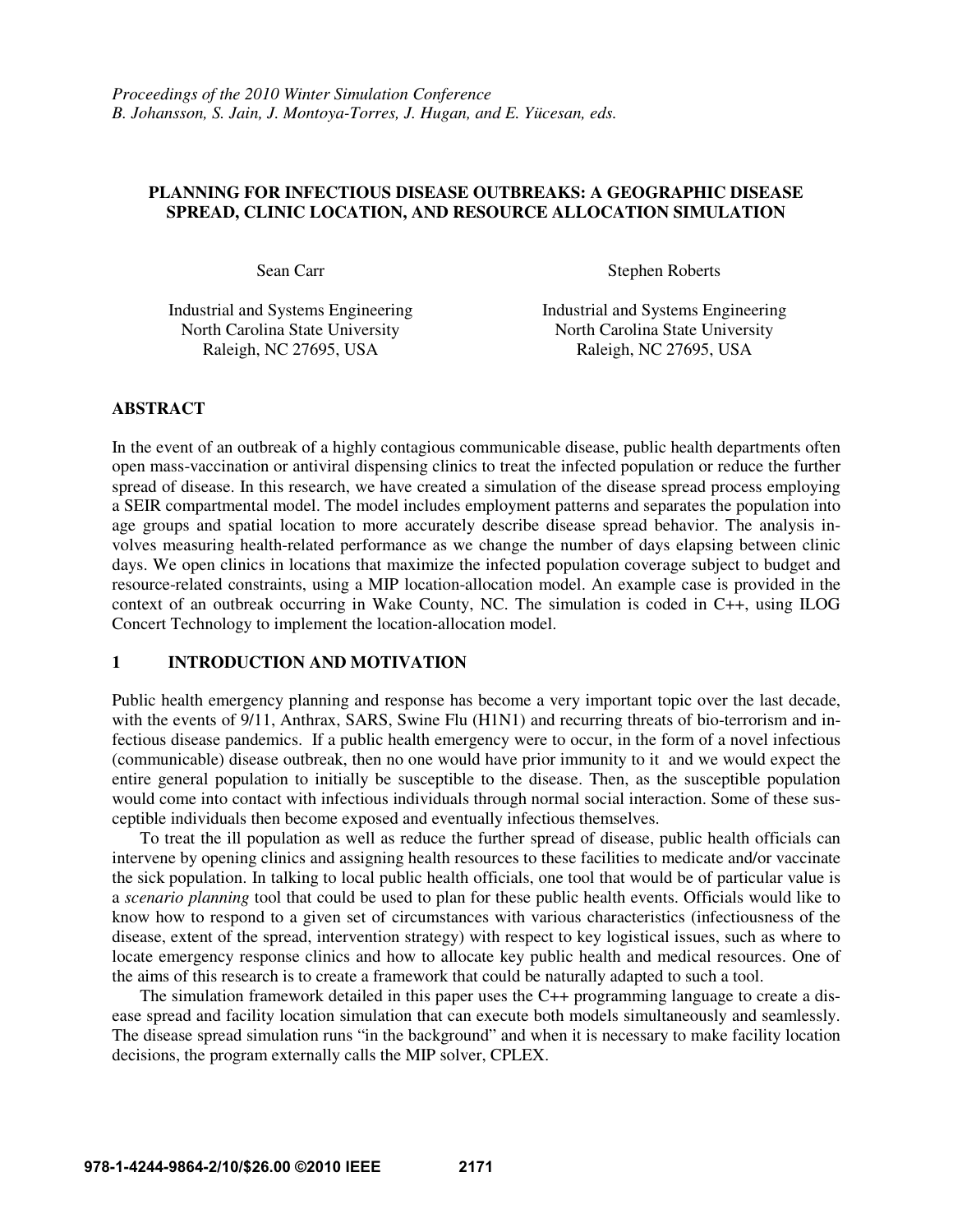# **2 LITERATURE REVIEW**

Countless amounts of research has investigated the use of disease spread models to make public health policy decisions including proper intervention strategies from both cost and efficacy objectives. Compartmental disease spread models have been used for approximately 100 years (Hethcote 2000; Oli et al 2006), while more recently agent-based models have been created to more accurately describe the heterogeneities of social interaction and geography. In this research, a compartmental approach will be taken. However, for ease of definition and to avoid larger computational concerns, the agent-based approach is substituted by a population-based model with added age and geography heterogeneities. Sattenspiel (2009) wrote a book on how varieties of compartmental models have been used to model past pandemics, with special consideration given to geographic models.

 Previous literature in the field of industrial engineering and operations research has addressed certain logistical concerns in emergency response planning. Research has been done on triage design for largescale public health emergencies, such as a pandemic, and a number of discrete-event simulations have been created to assist in modeling mass vaccination efforts (Aylwin et al 2006). Ekici (2008) integrated a disease spread model with a model to locate food dispensing facilities. The University of Pittsburgh has recently created a dynamic, discrete event simulation model that integrates GIS to visualize the effects of a public health emergency, while depicting the health status of populations affected as well as the effects of intervention through health care facility location and treatment (Wu et al. 2007). However, this model relies on an expert system, or rule-based, decision model for facility location and resource allocation decisions. Regarding facility location models, Jia et al (2007) addressed the various mathematical models that can be used to respond to large-scale emergencies. In fact, Marianov (2002) discussed a variety of capacitated facility location models used in the public sector*.* 

# **3 METHODS AND MODELS**

The following section details the specific models used within the integrated disease spread and facility location simulation for public health emergency response. The formulations of the disease spread and facility location models will be thoroughly explained as well as how they work together to create a useful emergency planning tool.

# **3.1 Geographic Disease Spread Model**

A deterministic, compartmental population-based model is used to simulate the spread of a communicable disease throughout a large region, with interactions between smaller regions and age-specific disease parameters. The disease spread process is an adapted version of the SEIR compartmental disease model. Extensions have been made to this disease model to consider the movement of populations into vaccination, antiviral medication, and/or quarantine/self-isolation compartments. Figure 1 shows a pictoral representation of the disease spread process, complete with the potential voluntary actions, interventions, and disease process.

 By adding intervention compartments, we can consider the cases when a certain proportion of the population seeks medical treatment or other medical interventions, which change the disease dynamics. However, in the case of antivirals and vaccination, people in these compartments may still be susceptible to disease due to processes such as the natural ability of the immune system to create antibodies and current level of medication in the body able to fight incoming disease.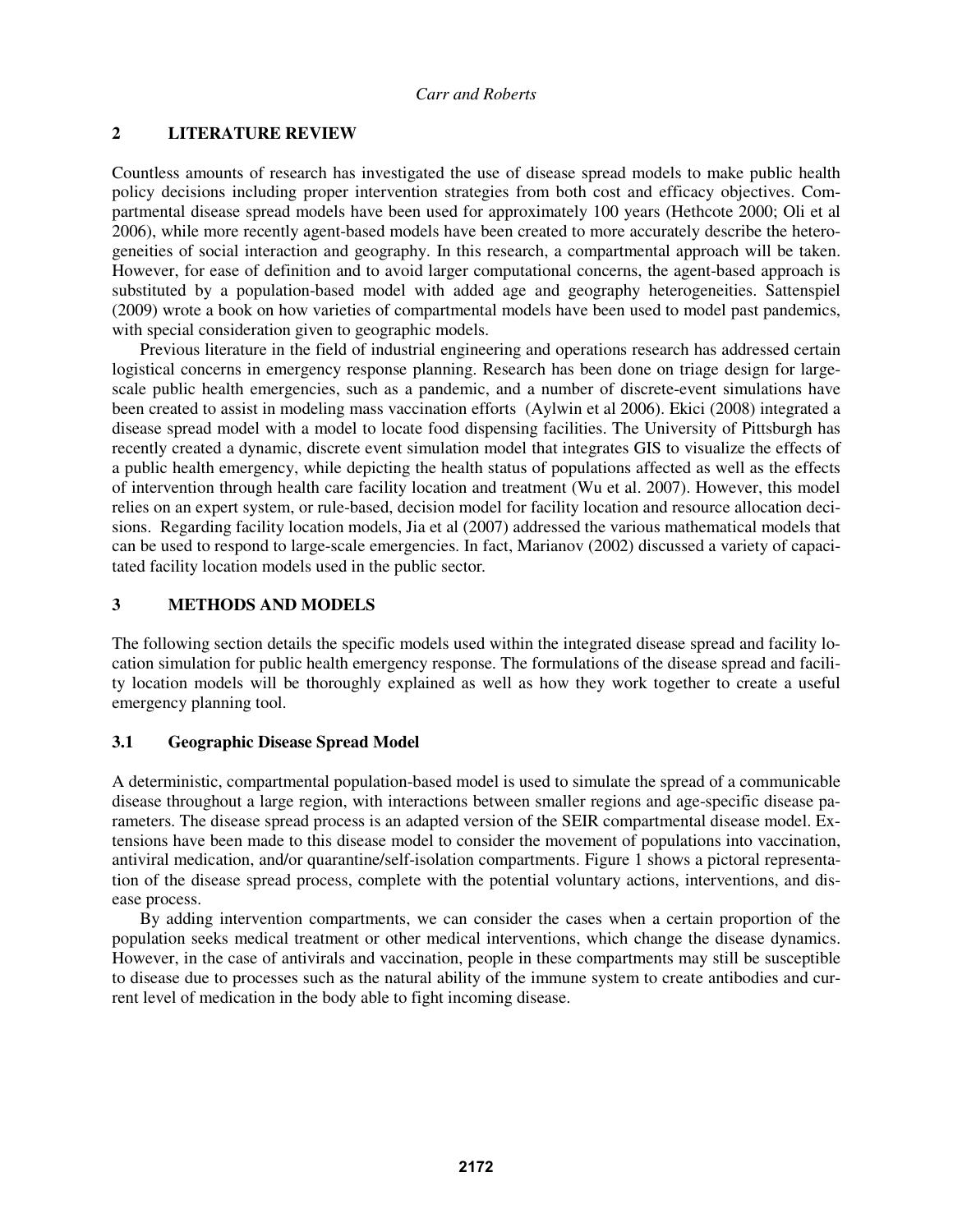

Figure 1: Graphical Representation of the Disease Spread Model.

 This model assumes that the entire population is initially susceptible to an upcoming outbreak. From the Susceptible compartment, proportions of the population can voluntarily go to the Vaccine compartment or involuntarily go to the Exposed compartment should they have adequate contact with an infected individual. From the Vaccine compartment, individuals may also become exposed if they come into contact with infected individuals before achieving full immunity from the vaccine. Individuals from the Exposed compartment can also voluntarily go to the Vaccine compartment, as they are not currently aware of being exposed. From the Vaccine (EV) and Vaccine (VE) compartment, individuals proceed to the Infective compartment, where they are now contagious. From this compartment, they may voluntarily go into self-isolation or seek medical treatment with antiviral medication. It is assumed in this model that individuals that voluntarily seek antiviral medication must get this from a medical provider. A proportion of individuals will not voluntarily move anywhere and proceed to the Recovered compartment after an infectious period. From Antiviral Treatment compartment, individuals may voluntarily move into selfisolation, or be deemed too contagious and required to move into quarantine and await full recovery. From all self-isolation compartments, it is assumed that individuals will wait for complete recovery before moving back into the general population, effectively moving them into the Recovered compartment.

 The transmission of disease is governed by a force of infection defined as the rate of new infection caused by adequate contacts between infected and still-susceptible individuals. The force of infection can be defined more formally by the following equation:

# $Force of Infection =$  $Prob(Transmission)$  Adequate Infectious Contact)  $*$ Prob(Adequate Infectious Contact | Infectious Contact) \* Prob(Infectious Contact|Contact) \* Number of Contacts Per Unit Time.

 The probability that a contact is infected is simply the number of infected individuals from a given contact group divided by the total number of individuals in that group. This assumes that two people with a common contact group share the same probability of coming into contact with an infected individual. For sub-populations with several contact groups, the total force of infectious is the summation of forces of infections over all contact groups. For the working population, it is assumed that the probability that a person is infected is equal to the number of infected individuals in the same age group and region divided by the total number of individuals in that age group and region.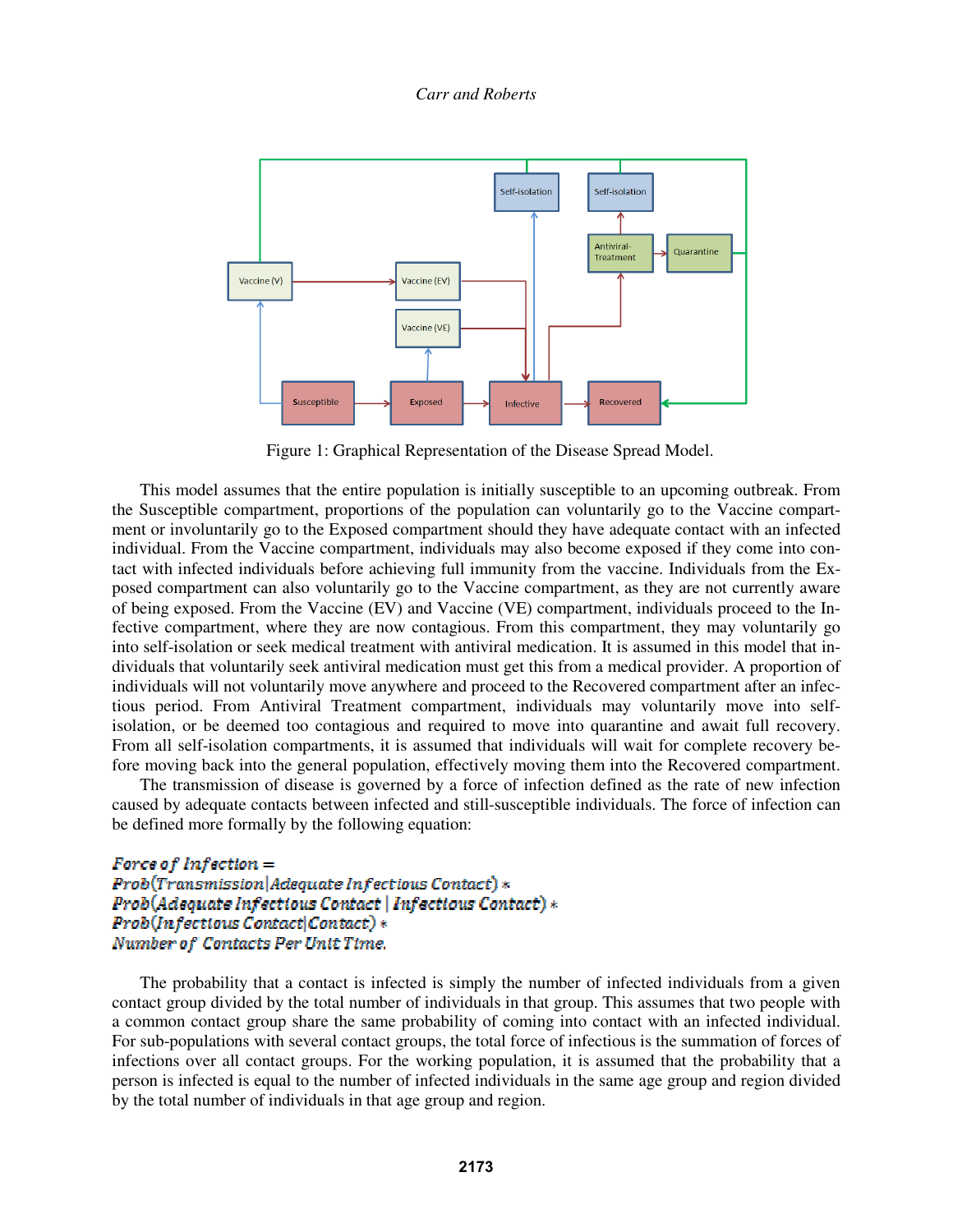# **3.1.1 Geographic and Demographic Population Data**

The population of the geographic region simulated is to be broken down into census tract regions. Census tracts are aggregated population regions designated and defined by the U.S. Census Bureau. U.S. Census tract boundary data is publicly available and the corresponding population data can be separated by age, gender, and ethnicity, if desired. By separating the population in both age groups and more specific geographic location, the disease model can more accurately describe the spread of disease geographically, taking into consideration the different levels of interaction among different age groups.

# **3.1.2 Employment Data**

The disease spread model also takes into account the employment patterns of those people ages 25-65 (the approximate working population). The model uses data from the On the Map Version 3 online tool created by the U.S. Census Bureau and housed in the Virtual Research Data Center at Cornell University. This data tells us how many people live in one census tract and work in another, including the one in which they live. This information is used to add disease dynamics between geographic regions due to employment patterns. This employment data is used to estimate the number of contacts made between people in different regions. Because people spend approximately half of their active hours at work, their potential for exposure to the communicable disease should be affected by their location of employment.



Figure 2: Epidemic Curve of Sample Disease Spread Process

## **3.2 Facility Location Model**

The facility location model employed in this research is a capacitated location-allocation model mathematical formulated into a mixed-integer Program. It can be viewed as a centralized decision made by a public health official or decision-maker if a large-scale disease outbreak were to occur. The decisions to be made include: where emergency response facilities will be located, which geographic regions and subpopulations will be assigned to which facilities, and how many healthcare workers will be needed at each facility.

The objective is to serve the largest demand possible subject to the relevant practical constraints. In doing this, we hope to slow the spread of disease by treating a large proportion of the infected population. In reality, the disease may also die out on its own if enough of the infected population are treated or isolated, due to the inherent stochasticity of disease dynamics and social interaction. In order to express practical issues experienced during a public health emergency, constraints are added to the formulation to consider capital budgeting, congestion at the facilities, geographic access to medical services, and availability of medication/supplies.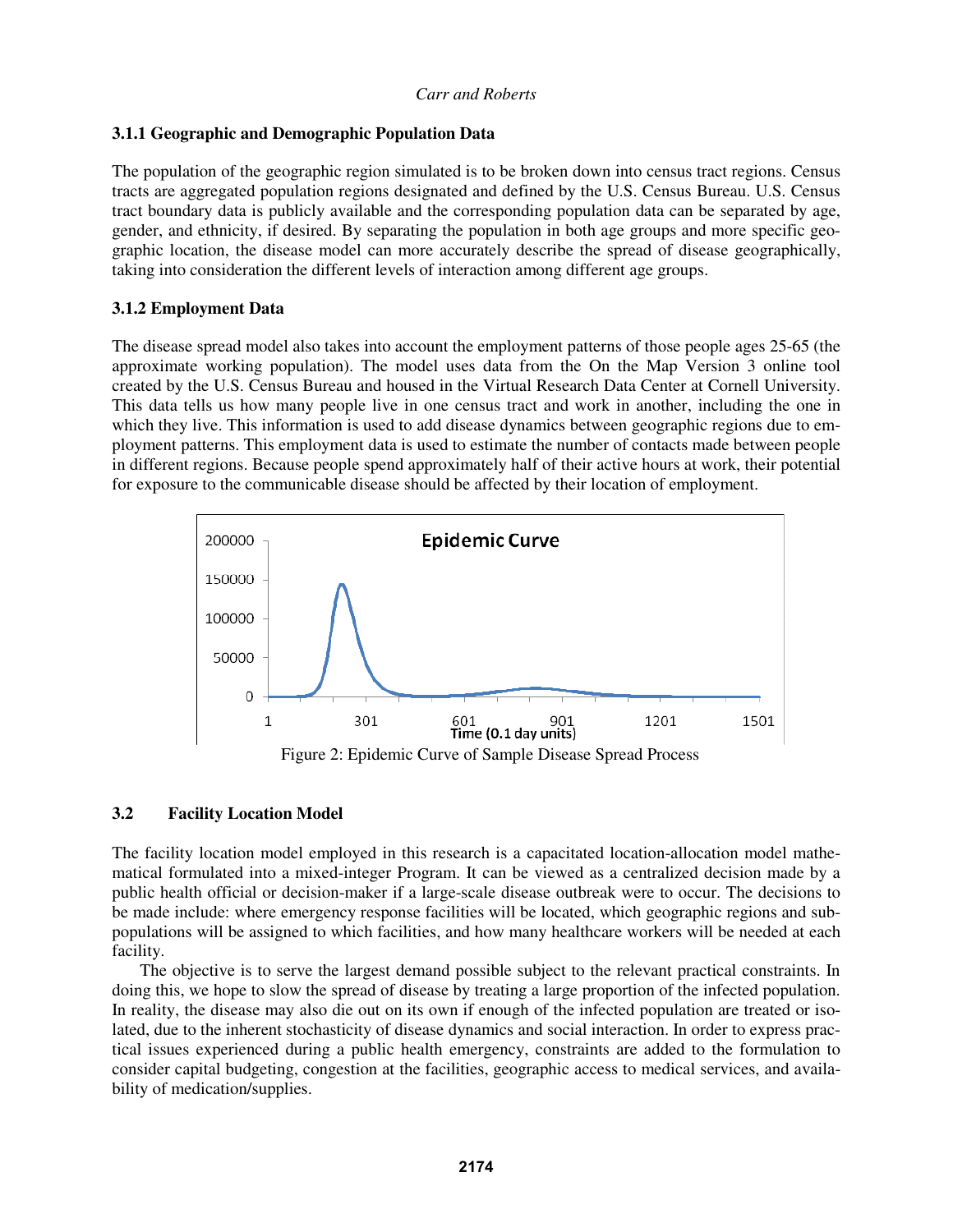The detailed mathematical formulation is defined below. Constraint (1) expresses the availability of medication. Constraint (2) is a budgetary constraint taking into consideration facilities as well as medical personnel costs. Constraint set (3) is a utilization constraint that controls the amount of people allocated to any one facility by assuming that when both arrivals and service rates are highly random, then the level of congestion (and patient wait times) will not be prohibitively large. Constraint set (4) allocates each geographic region to at most one facility. Constraint set (5) controls the amount of healthcare staff allocated to each facility, which may be of concern when space at the facilities is limited. Constraint set (6) prohibits any population from being assigned to a facility that is too far away. These constraints are intended to ensure a high level of access to care for each region. Of course, if there are some regions relatively far from the closest potential facility, these constraints may need to be relaxed. Finally, Constraint set (7) prohibits populations from being assigned to un-opened facilities. Table 1 is the detailed mathematical formulation while Table 2 outlines the key parameters of the model.

Table 1: Mathematical formulation of the Facility Location Model  $\lambda_i x_{ij}$ **Maximize Sublect to** (1) (2) ۷j (3) Vj (4)  $h_j \leq \Gamma * Y_j$ (5) Vj  $x_{ij}d_{ij} \leq R$ V i, j (6)  $x_{ii} \leq Y_i$  $Vi.f$ (7)

 $x_{ij} = \begin{cases} 1 \text{ if population center i is assigned to facility } 0 \text{ otherwise} \\ 0 \text{ otherwise} \end{cases}$ <br>  $Y_j = \begin{cases} 1 \text{ if facility is opened at node } 0 \text{ otherwise} \\ 0 \text{ otherwise} \end{cases}$ 

 $h_i$  = decision variable for number of healthcare workers allocated to facility j, integer

| Table 2: Facility Location Model Key Parameters |  |
|-------------------------------------------------|--|
|                                                 |  |

| $\lambda_i$ | Demand located at population center i                   |
|-------------|---------------------------------------------------------|
| $d_{ij}$    | Distance between population center i and facility j     |
| B           | Budget allocated for clinic costs                       |
| fi          | Cost of opening/operating a facility at site j          |
| R           | Cost of allocating one healthcare worker to facility j  |
| ш           | Service rate for healthcare staff                       |
| v           | Number of doses available                               |
| U           | Limit on utilization/traffic intensity at each facility |
| г           | Limit on number of healthcare workers at each facility  |
| R           | Service radius for each facility                        |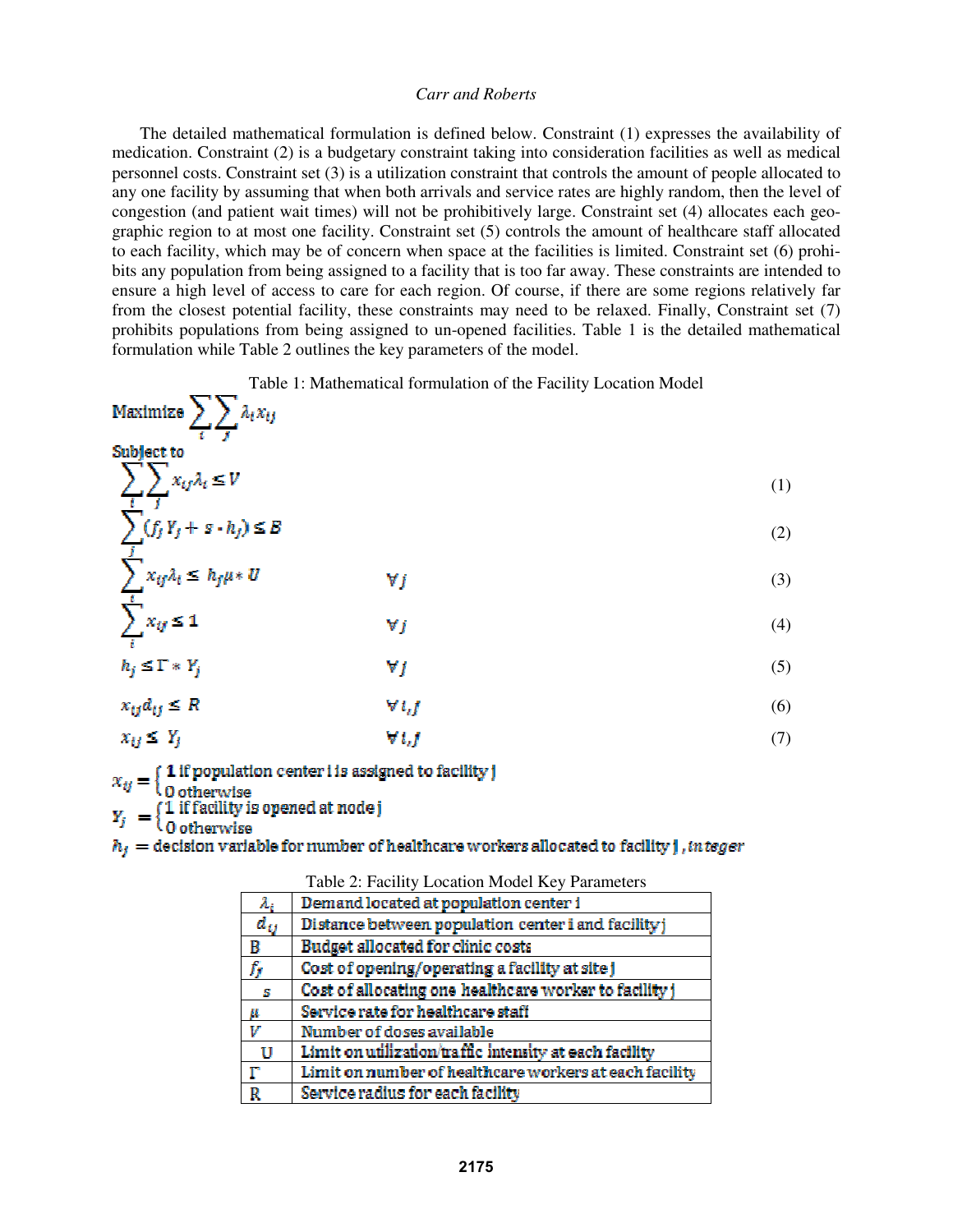# **3.3 Integrated Disease Spread and Facility Location Simulation**

The simulation begins by commencing the disease spread model. In this research, each sub-region pulls a random number. If the random number is below a given threshold *Χ* (0.05, for example) the given region is assigned one infected individual. Each region performs the same infection initializing process. It is expected that the initial number of infected individuals is the product of threshold value *Χ* and the number of regions. If no region is initialized with infection, the region with the largest population can be chosen as the location of the index case of the outbreak.

The rates of change in compartment levels are updated at the rate of a pre-determined step size, which is referred in the model as *z.* With the latest values of the rates of change, the levels are then updated by multiplying the rates by the step size. The disease spread simulation executes in this fashion, updating at every step size. In this way, the simulation is a discretized version of a continuous, dynamic system. However, the step size can be reduced to any value that achieves the desired precision of the simulation.

At fixed intervals, the clinic location model is run using the current infected population as the population input data to the mathematical model. If the objective of the public health decision-makers was to mass-vaccinate, the current susceptible population could be used as input to the location model. The output of the model informs the decision makers which clinics to open, where to assign the infected population, and how many healthcare workers to assign to each opened facility. It is assumed that either all (or a large majority) of the infected population will go to their assigned facility once the clinic is opened. If it is determined that not all of the assigned population will voluntarily seek public health intervention, it is assumed that the same percentage of the total population applies also to each age group.

Within the disease spread simulation, when modeling anti-viral dispensing, the served population moves from the infected compartment to the antiviral treatment compartment. From this compartment, they move to recovered after an average waiting time. However, according to the disease spread model, some of these people may need to be quarantined or may voluntarily move into self-isolation. The strategy employed to make practical use of the Disease Spread and Facility Location Simulation is as follows:

- 0. *Define Response Interval, initialize simulation time T=0;*
- 1. *Advance Disease Spread Model for one time step* 
	- *If simulation time T is an integer multiple of Response Interval, go to Step 2;*
	- *Else t=t+1 and repeat Step 1;*
- 2. *Run Location Model*
	- *Input: Set demand equal to infected population for each tract;*
	- *Output: Move assigned populations from infected compartment to antiviral compartment;*
	- *Go to Step 1;*
- 3. *Measure health and cost outcomes*
	- *Adjust interval based on objectives and repeat Step 0 as needed;*

 The simulation may be run for a variety of intervals and objectives to test the cost-effectiveness of opening clinics. As the interval between clinic days is decreased, it is expected that the cost of opening clinics and hiring health care personnel will increase, however the disease may also be better controlled. As the interval increases, the costs of administering aid may decrease, but the disease may spread at a higher rate and infect more total people.

# **4 EXPERIMENTAL CASE AND PRELIMINARY RESULTS**

## **4.1 Case Example Introduction**

A case example has been used in this research to show the utility of the disease spread and facility location simulation to public health officials in planning for a potential large-scale public health emergency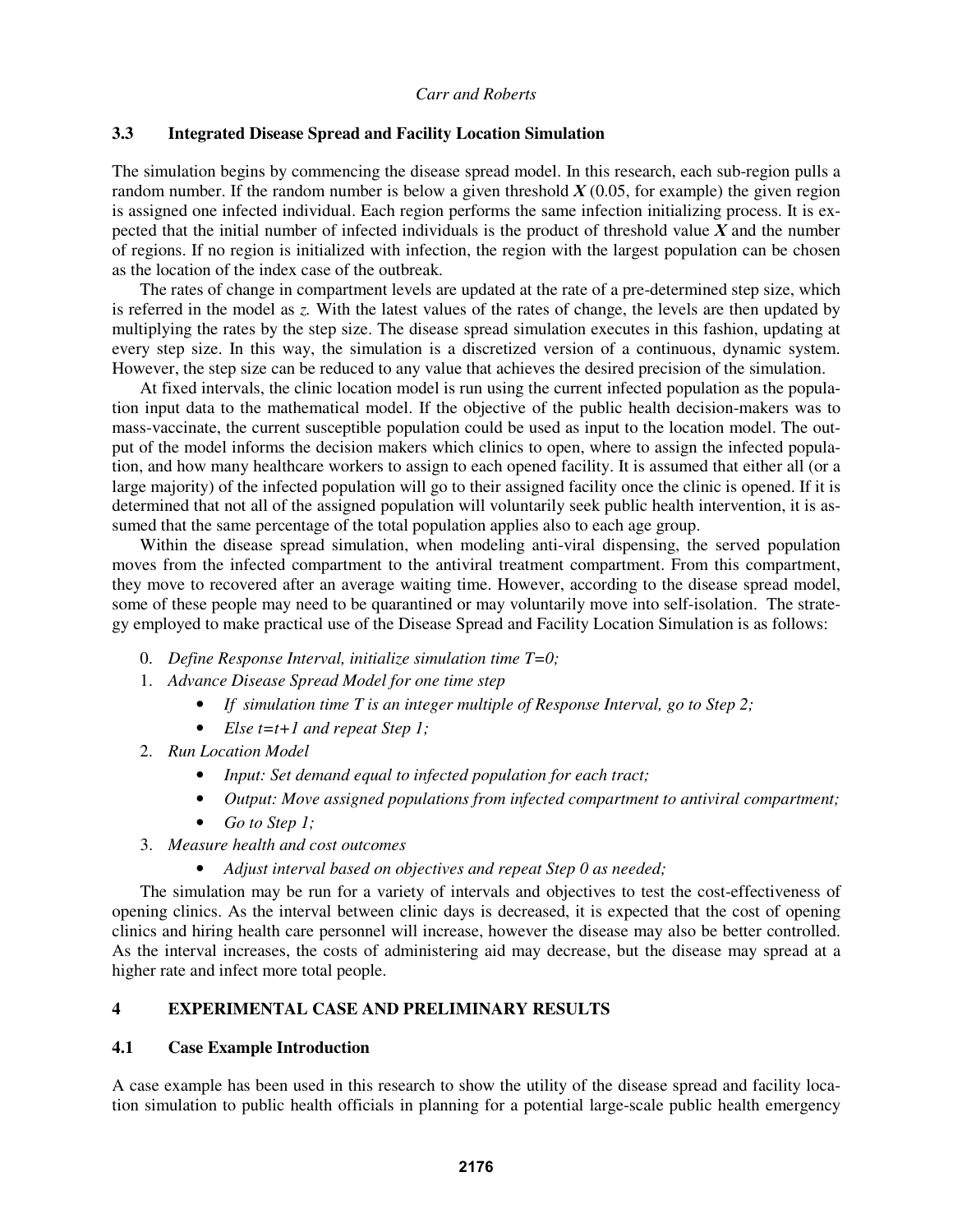such as an infectious disease outbreak. This case looks at the region of Wake County, North Carolina, as highlighted in Figure 3. This county contains the capital city of Raleigh. The population of Wake County exceeded 750,000 people in 2008.



Figure 3: Map of North Carolina highlighting Wake County.

 The region is separated by age groups into 105 census tracts. Data was extracted from U.S. Census tract geodata. The tract regions were converted to point data by converting tract boundary polygons to their respective centroids within the ArcGIS software. The facilities available to serve as response clinics are the 103 public elementary schools included on the Wake County School District website. The school locations were also converted to point data using ArcGIS.Figure 4 shows a map of the census tracts of Wake County including the public elementary school locations. Then, using a MATLAB toolbox called MATLOG specialized for logistics applications, distance between schools and regions and among schools was calculated using greatest circle distance and adjusted for local road distance by multiplying by a factor of 1.2.



Figure 4: Map of Wake County, NC, highlighting census tracts, their centroids, and public elementary school locations.

### **4.2 Case Parameters**

After the setting for an experimental case example is determined, it is then necessary to identify the specific model parameters used within the models, taking into consideration that any results to a model represent results conditioned upon the inputs of the model. For the purposes of this preliminary research, it was determined that the values for many important parameters would be estimated by the authors and the included results would be intended first and foremost for illustrative purposes. For an experimental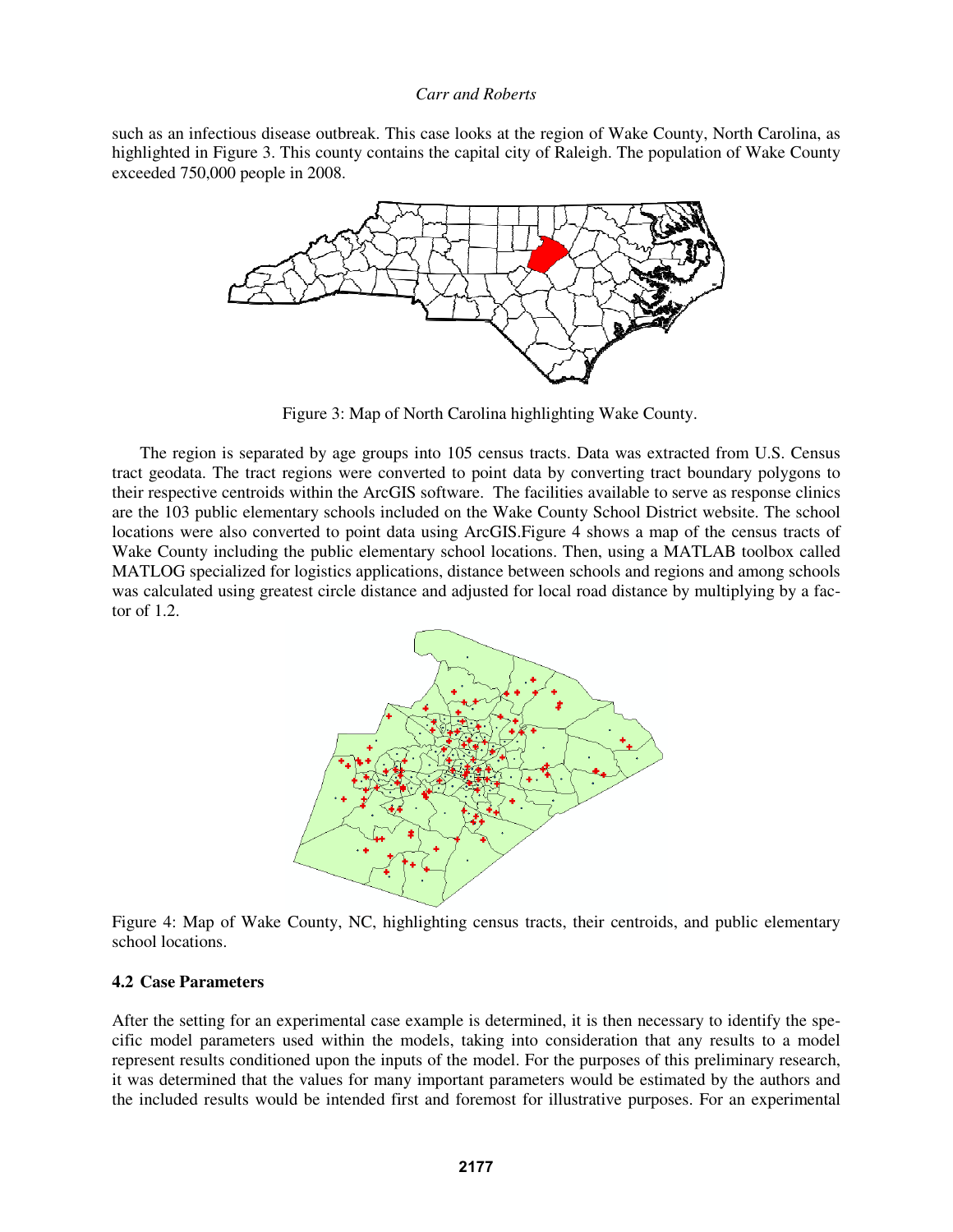case, the disease dynamics drew upon previous estimates from epidemiology and is intended to mimic a highly-contagious communicable disease similar to a novel strain of H1N1, which has considerable value given the events of the last year.

 The facility location model takes parameters that consider the number and availability of public health and medical personnel. It is assumed that these workers are paid for their services during response clinic dates. Budget and medication availability are initial estimates made by the authors and are intended to assist in illustrating the value of the simulation.

The simulation also has the capacity to change the availability of resources dynamically with time, if estimates of these changes are available. For example, public health departments may be able to raise funds and acquire grants once an outbreak is discovered. In addition, the number of doses available initially is drawn from a stockpile, but may also grow in size over time as manufacturers deliver more to providers and public health departments. Therefore, the simulation will begin with fixed availability and change the level of these resources over time. Key location model parameters are outlined in Table 3.

| Parameter | Case Example Value                    |
|-----------|---------------------------------------|
| в         | \$75,000                              |
|           | \$2,000                               |
| s         | \$200                                 |
| μ         | 12 people per hour                    |
| V         | 35,000 stockpile + 10-20,000 per week |
|           | $0.8(80\%)$                           |
| π         | 20                                    |
| R         | 5 miles                               |

Table 3: Location Model Parameter Values.

 The disease spread model also needs to be initialized with disease-specific parameters, as well as the level of interactions among age groups. The choice of parameters such as infectious period, latent period, vaccination period, antiviral period, treatment period, and quarantine period have been approximated using information from the Control of Communicable Diseases Manual,  $18<sup>th</sup>$  Ed. and discussions with local contacts with medical and public health epidemiology expertise. Parameters corresponding to voluntary behavior such as seeking vaccination and self-isolation have been estimated by the modelers and should be further investigated and validated as part of this research. These parameters are outlined in Table 4.

Table 4: Disease Spread Parameter Values

| Parameter                | Case Example Value |
|--------------------------|--------------------|
| Infectious Period (INF)  | 5 days             |
| Latent Period (LAT)      | 3 days             |
| Vaccination Period (VAC) | 14 days            |
| Antiviral Period (AV)    | 3 days             |
| Treatment Period (TR)    | 3 days             |
| Quarantine Period (Q)    | 7 days             |
| $P_{eve}$                | 0.15               |
| $P_{iq}$                 | 0.1                |
| $P_{\text{afq}}$         | 0.15               |
| $P_{aq}$                 | 0.1                |
| $\rm P_{\rm sv}$         | 0.15               |
| $\rm P_{ia}$             | 0.2                |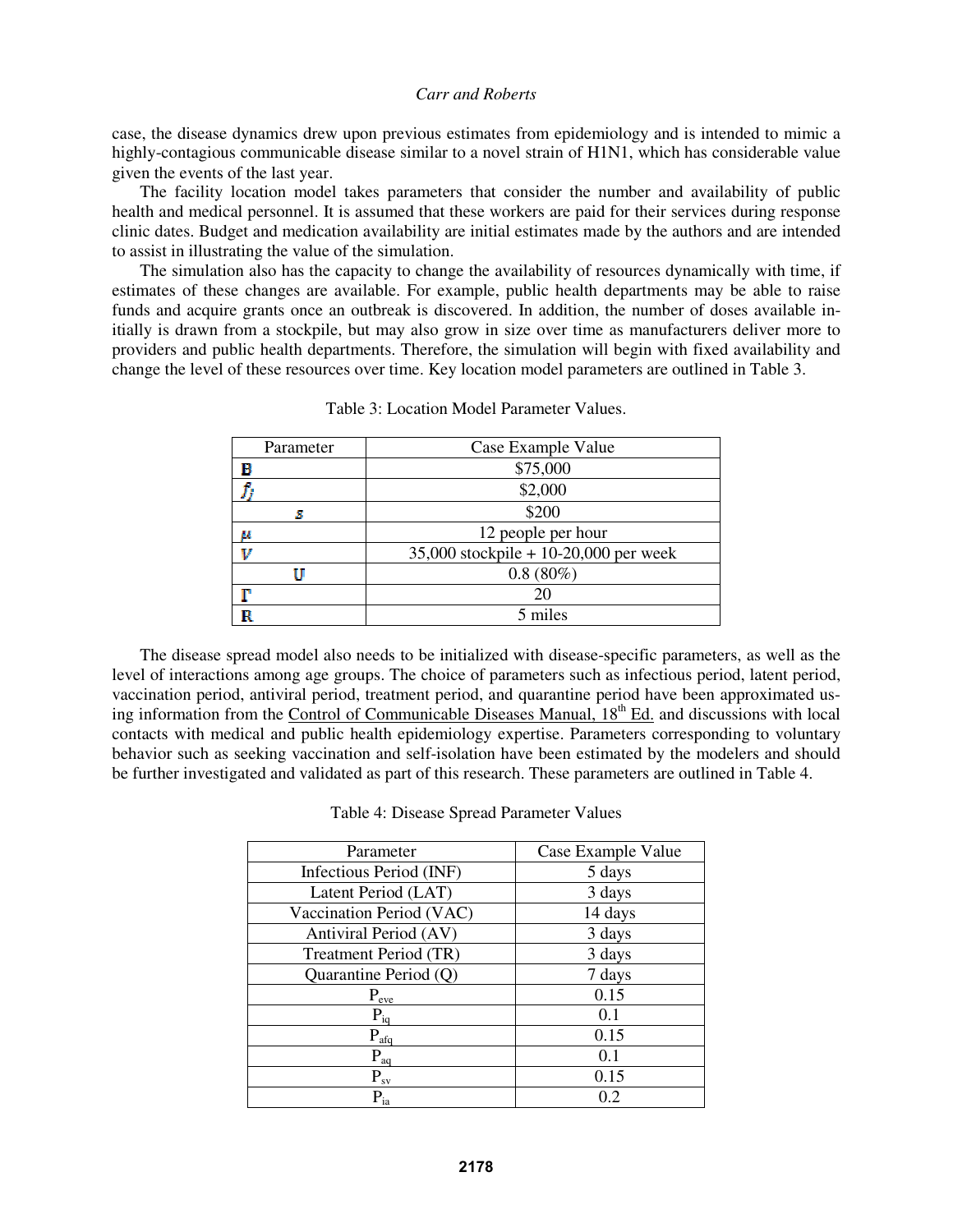An important issue to consider here is that such a disease spread model has not been proposed or detailed in previous research, and could only be validated by fitting the model parameters to past disease data. In the absence of historical data and with a model containing a large number of parameters, we have chosen to calibrate the disease spread parameters to achieve an approximate peak infectivity of 20%, which represents a significant outbreak event. Peak infectivity is a health-related measure often reported after outbreak events.

 The age-specific parameters are preliminary estimates that imply a higher level of interactions leading to infection among the very young (ages 0-4) who have less hygienic behavior and among the working ages, who have larger social networks. Sample age groups easily defined using U.S. Census data that reasonably categorize ages by similar social network sizes and levels of interaction are outlined in Table 4. The parameters used to describe age-specific parameters are also shown in Table 4, which shows one-way interactions and shows how infection spreads *from* one age group *to* another in terms of contact rates. The values within the From-To chart should be interpreted as an aggregate measure of how many new infections will be created from the interaction between groups of susceptible and infected individuals, and includes the degree of infectivity of the group's daily behavior as well as the number of contacts between two groups, see Table 5.

|                 | From-To                                                                    | $0 - 4$ | $5 - 13$ | 14-24 | $25 - 65$   | $65+$ |
|-----------------|----------------------------------------------------------------------------|---------|----------|-------|-------------|-------|
| Age Groups      | $0 - 4$                                                                    |         | 0.5      |       | 0.1         |       |
| 0-4 years old   | $5 - 13$                                                                   | 0.5     | 0.5      |       |             |       |
| 5-13 years old  | 14-24                                                                      |         |          | 0.5   |             |       |
| 14-24 years old | $25 - 65$                                                                  | 0.5     | 0.5      |       | $1.0 N-E^*$ |       |
|                 |                                                                            |         |          |       | $0.1 E^*$   |       |
| 25-65 years old | $65+$                                                                      |         |          |       |             | 0.5   |
| $65+$ years old | *N-E: Non-Employment Contact Rate<br>۴Έ:<br><b>Employment Contact Rate</b> |         |          |       |             |       |
|                 |                                                                            |         |          |       |             |       |

Table 5: Age Groups and Age-Specific Contact Rates Used in the Disease Spread Model.

### **4.3 Case Example Results**

For the illustrative case example, the disease is allowed to progress for 10 days. This is intended to represent the time it would take for the public health community to notice that an outbreak has started and plan for the first clinic date. At day 7, the first set of clinics is opened and the infectious population is served. Thereafter, clinics will be opened every 7 days until the outbreak has been stopped. The facility locations were solved using ILOG Concert Technologies C++ capabilities. Each iteration allowed for a 5% optimality gap with an additional 5 minute limit on computation time for larger, more difficult problem instances.

From Figure 10, we see the first set of clinics slightly lowers the epidemic curve. However, due to the infection still persisting with an abundance of susceptible people in the population, the epidemic rises dramatically to day 24, the second clinic date. At this point, it is believed that the epidemic has nearly reached its peak, but the second clinic serves a large amount of infected individuals. Clinic dates 3,4, and 5 also serve some infected individuals and assist in stopping the epidemic.

From Figure 5, we also see that there is a second outbreak in both cases that occur after the first outbreak has nearly been extinguished. This is believed to be largely due to a certain proportion of initially susceptible individuals voluntarily seeking self-isolation. After the first outbreak is over and those in self isolation return to their social settings, as long as there is still one infected person, the outbreak has the ability to spread again.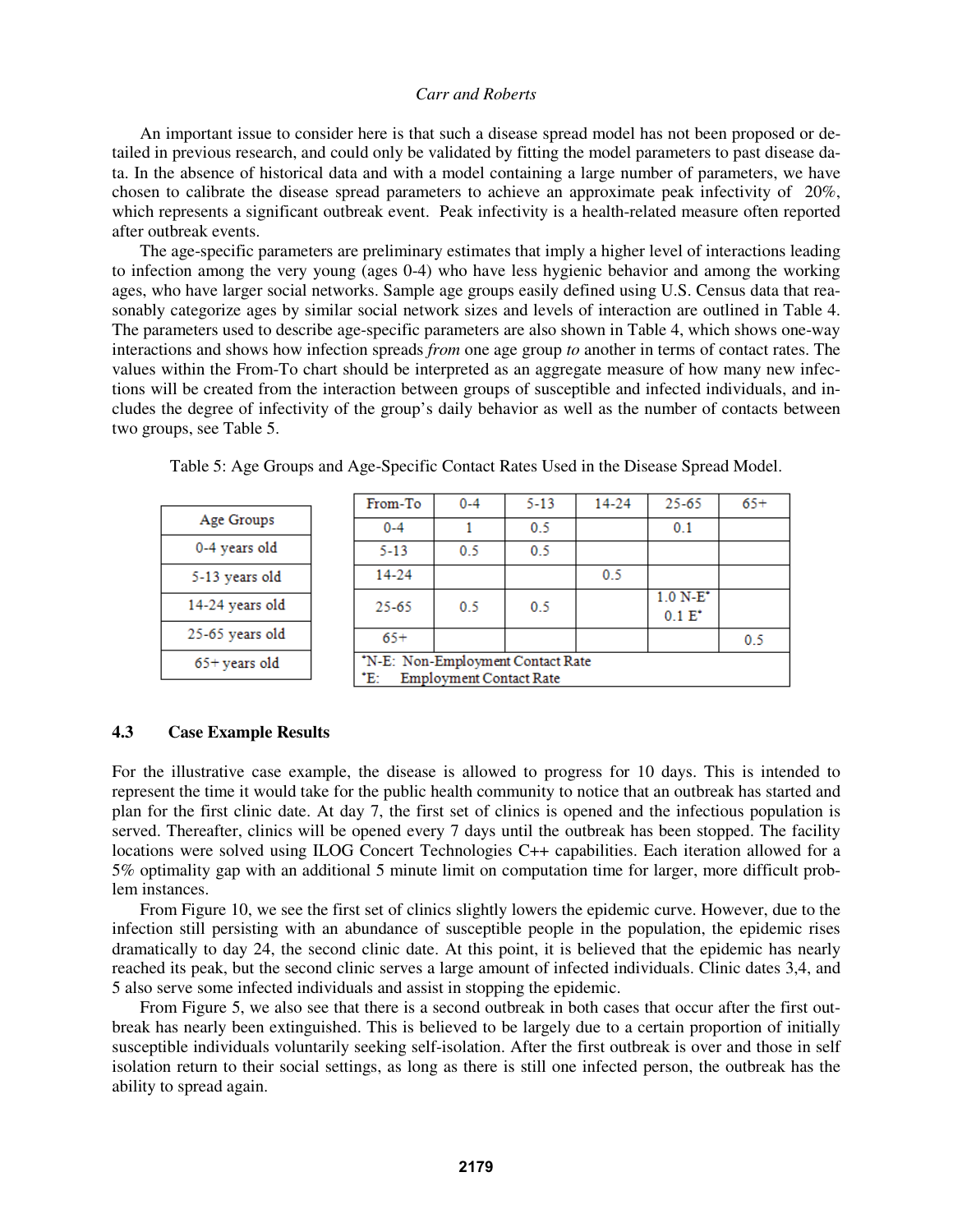Table 6 shows the key health measures of the outbreak, including peak, cumulative, and average infectivity. Peak infectivity is a measure of the maximum number of people infected at one time. After the peak of the epidemic occurs, people leave the infected compartment faster than susceptible people become infected. Cumulative infectivity measures the sum of the number of people infected throughout the entire outbreak and approximates the area under the epidemic curve. Cumulative infectivity is a way to compare the total cumulative effect of the outbreak for different scenarios, as the peak infectivity is not always a fair comparison. Average infectivity divides the cumulative infectivity by the duration of the outbreak.



Figure 5: Comparison of Infection Dynamics over Time

|                           | Peak<br>Infectivity<br>(People) | Cumulative<br>Infectivity<br>(People*Days) | Average<br>Infectivity<br>(People) |
|---------------------------|---------------------------------|--------------------------------------------|------------------------------------|
| N <sub>0</sub><br>Clinics | 144,119<br>@ Day 23             | 1,802,427                                  | 12,016                             |
| Weekly<br>Clinic          | 131,444<br>@ Day 24             | 1,599,645                                  | 10,664                             |
| Clinic Every<br>5 Days    | 119,783<br>@ Day 25             | 1,512,859                                  | 10,086                             |

Table 6: Key Health-related Measures from Case Example

 Table 7 highlights the response activities and requirements for a weekly intervention strategy. Comparing the total number of doses with the peak infectivity, we see that although greater than 54,000 doses were provided, the peak infection decreased a bit more than 12,000. Comparing the total doses and/or cost with the change in infectivity measures also allows for cost-effectiveness or efficiency analyses.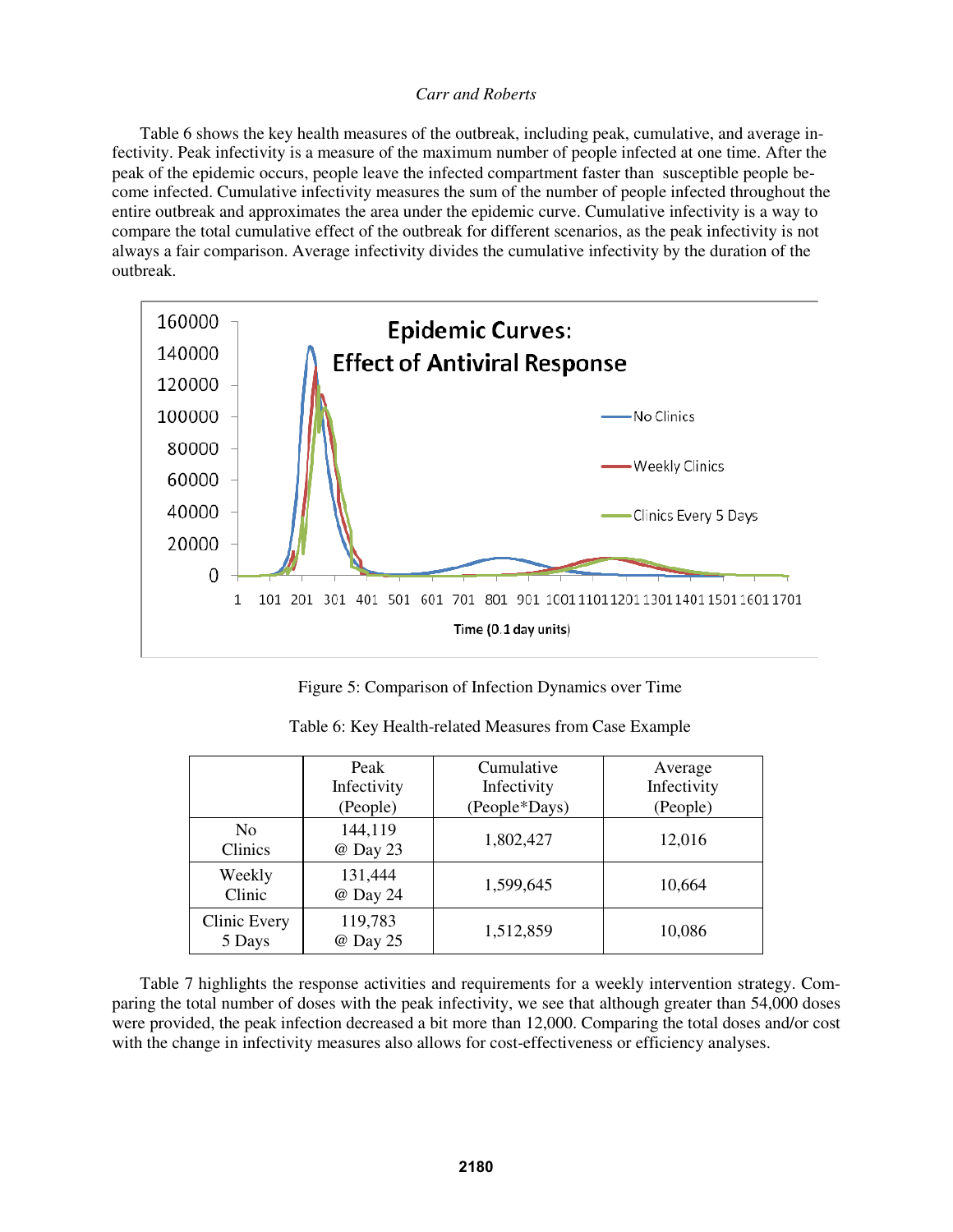|              | <b>Total Number</b><br>of Facilities | <b>Total Number</b><br>of Healthcare<br><b>Staff Required</b> | Total<br><b>Doses</b> | Cost      |
|--------------|--------------------------------------|---------------------------------------------------------------|-----------------------|-----------|
| Clinic Day 1 | 21                                   | 21                                                            | 608                   | \$46,200  |
| Clinic Day 2 | 12                                   | 114                                                           | 13,802                | \$46,800  |
| Clinic Day 3 | 13                                   | 189                                                           | 19,387                | \$63,800  |
| Clinic Day 4 | 6                                    | 101                                                           | 11,613                | \$32,200  |
| Clinic Day 5 | 27                                   | 91                                                            | 8,874                 | \$72,200  |
| <b>TOTAL</b> | 79                                   | 516                                                           | 54,284                | \$261,200 |

| Table 7: Facility and Resource Requirements for Weekly Response Clinics |  |  |
|-------------------------------------------------------------------------|--|--|
|                                                                         |  |  |

 Table 8 highlights the response activities and requirements for a weekly intervention strategy. Comparing the total number of doses with the peak infectivity, we see that although greater than 54,000 doses were provided, the peak infection decreased a bit more than 12,000. Comparing the total doses and/or cost with the change in infectivity measures also allows for cost-effectiveness or efficiency analyses.

|              | <b>Total Number</b><br>of Facilities | <b>Total Number</b><br>of Healthcare<br><b>Staff Required</b> | Total<br><b>Doses</b> | Cost      |
|--------------|--------------------------------------|---------------------------------------------------------------|-----------------------|-----------|
| Clinic Day 1 | 21                                   | 21                                                            | 608                   | \$46,200  |
| Clinic Day 2 | 19                                   | 49                                                            | 4,415                 | \$47,800  |
| Clinic Day 3 | 13                                   | 245                                                           | 28,053                | \$75,000  |
| Clinic Day 4 | 13                                   | 240                                                           | 26,915                | \$74,000  |
| Clinic Day 5 | $\overline{4}$                       | 80                                                            | 9,200                 | \$24,000  |
| Clinic Day 6 | 14                                   | 235                                                           | 26,663                | \$75,000  |
| Clinic Day 7 | 30                                   | 36                                                            | 2,211                 | \$67,200  |
| <b>TOTAL</b> | 114                                  | 906                                                           | 98,065                | \$409,200 |

Table 8: Facility and Resource Requirements for 5-Day Interval Response Clinics

Figure 6 shows a GIS representation of the disease spread and facility location decisions over time for 5-day clinics. GIS is a useful tool in visualizing the effects of intervention strategies, especially location decisions that contain little context when provided to public health practitioners in a list format.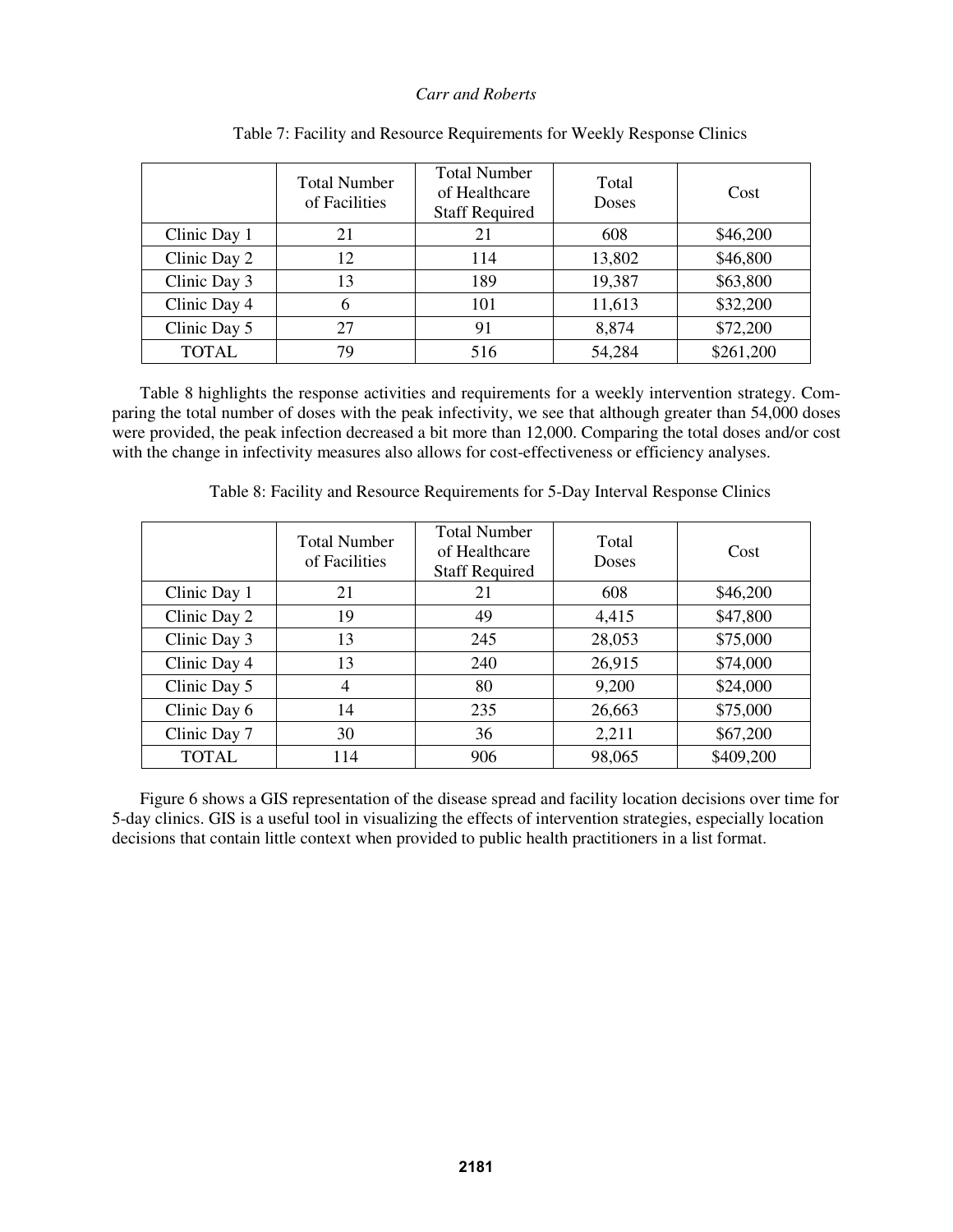

Figure 6: GIS Snapshots of Disease Spread and Facility Locations for 5-Day Clinics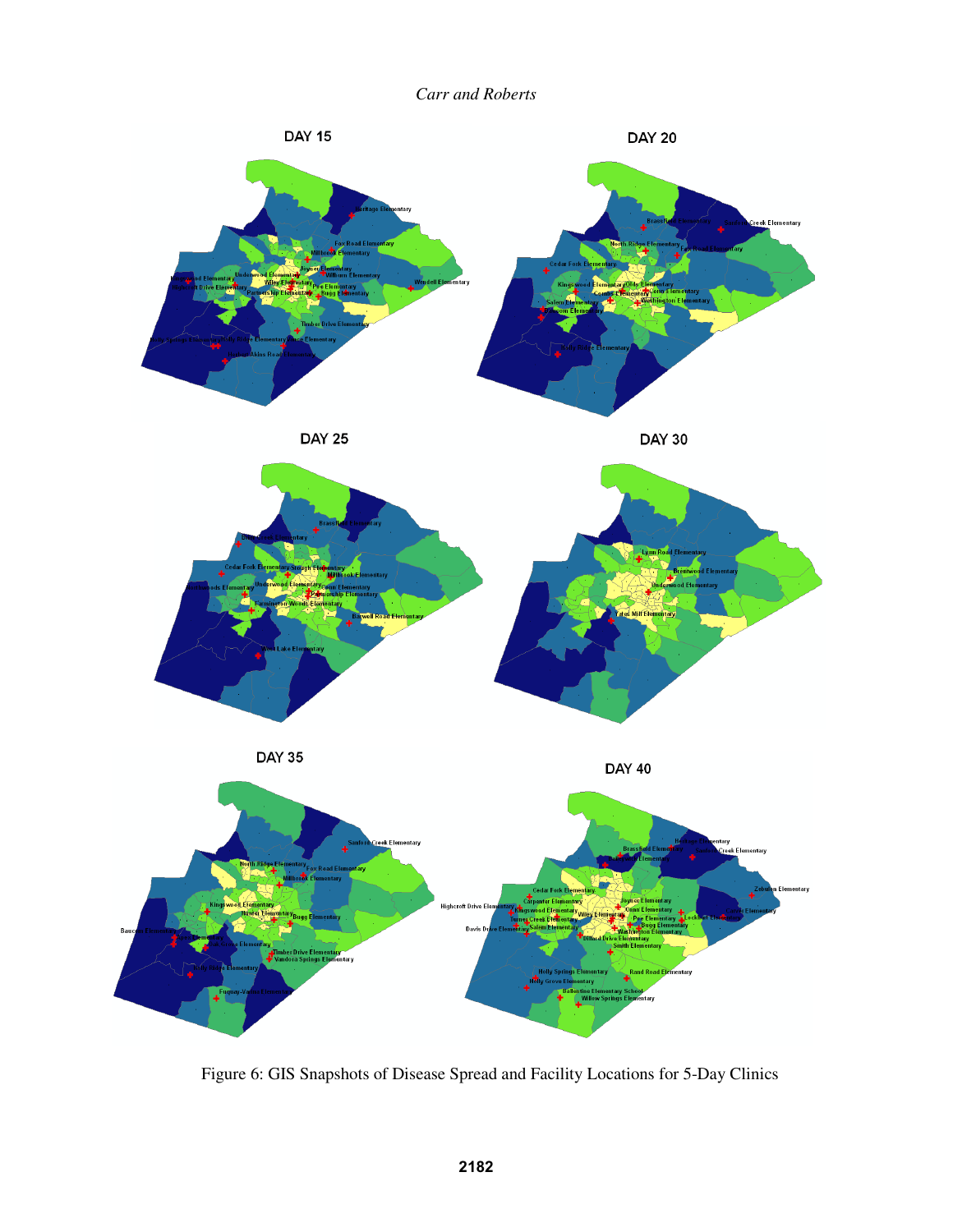#### **5 CONCLUSIONS**

A large amount of this research is novel in methodology and its detailed components. This causes concern in model validation as there is little existing data to compare with the results of the model. The disease spread model within this research is intended to create hypothetical large-scale public health events to be used by public health officials to plan for true events, should they happen. The majority of past research in disease spread dynamics have attempted to fit homogeneous *SIR, SEIR,* and *SEIRS* models to past events. Here, age-specific and geographic disease spread behavior is intended to give the disease spread more realism, as we know that very few cases are truly homogeneous. In this regard, any disease spread model that is believed to validly represent true disease dynamics within a population would be useful within the proposed framework. Similarly, choosing realistic simulation parameters such as budget and the availability of medication requires data and the modeler should strive to seek as much input from public health officials as possible.

 Key results from the research presented here show how response in the form of antiviral medication of infected individuals helps to lessen the extent of an infectious disease outbreak. We have seen that although the number of doses administered does not have a one-to-one correspondence to the decrease in peak infectivity, the number of doses also contributes to increased productivity by shortening the illness of those infected. Future work involves in-depth sensitivity analysis on both the disease spread and resource-related parameters to be able to measure the effect of contact patterns, costs, resource availability, and timing of clinic dates on the size and duration of epidemics. However, it is clear that such a tool has the ability to aid public health organizations plan and respond to large-scale public health emergencies including epidemic outbreaks. The ultimate goal of this research will be to create a valid scenario planning tool for these public health entities. We believe the framework of this research gives the ability for decision makers to compare countless scenarios in a rapid, yet informational manner.

 The choice of potential facilities also has an effect on the performance of the facility location model. As the number of potential facilities increases, the feasible region of the problem also increases. This leads to many more solutions that must be investigated within any solution methodology, including branch and bound. If the choice of potential facility locations can be significantly decreased (perhaps by considering practical issues such as road access, parking availability, and size of school) then the optimal choice of facilities would be found with much less computational effort.

 This research has the potential for several extensions. The disease spread model can be extended in many directions, including adapted to an agent-based framework. Meta-heuristics such as genetic algorithm can also be applied to the integrated disease spread model in the hopes to optimize the timing of opening clinics and other practical issues such as the best use of allocated funds.

#### **ACKNOWLEDGMENTS**

This research is a part of the North Carolina Preparedness and Emergency Response Research Center (NCPERRC) and was supported by CDC Grant 1PO1 TP 000296-01.

## **REFERENCES**

- Aylwin, C. 2006. Reduction in critical mortality in urban mass casualty incidents: analysis of triage, surge, and resource use after the London bombings on July 7, 2005. *Lancer* 368:2219-2225.
- Daskin, M. and L. Dean. 2004. Location of Health Care Facilities. *Operations Research and Health Care: A Handbook of Methods and Applications*. Brandeau, M. et al, eds. Kluwer, Boston
- Ekici, A., P. Keskinocak, and J. Swann. 2008. Pandemic Influenza Response. In *Proceedings of the 2008 Winter Simulation Conference*, eds. S. J. Mason, R. R. Hill, L. Mönch, O. Rose, T. Jefferson, J. W. Fowler. Piscataway, New Jersey: Institute of Electrical and Electronics Engineers, Inc.